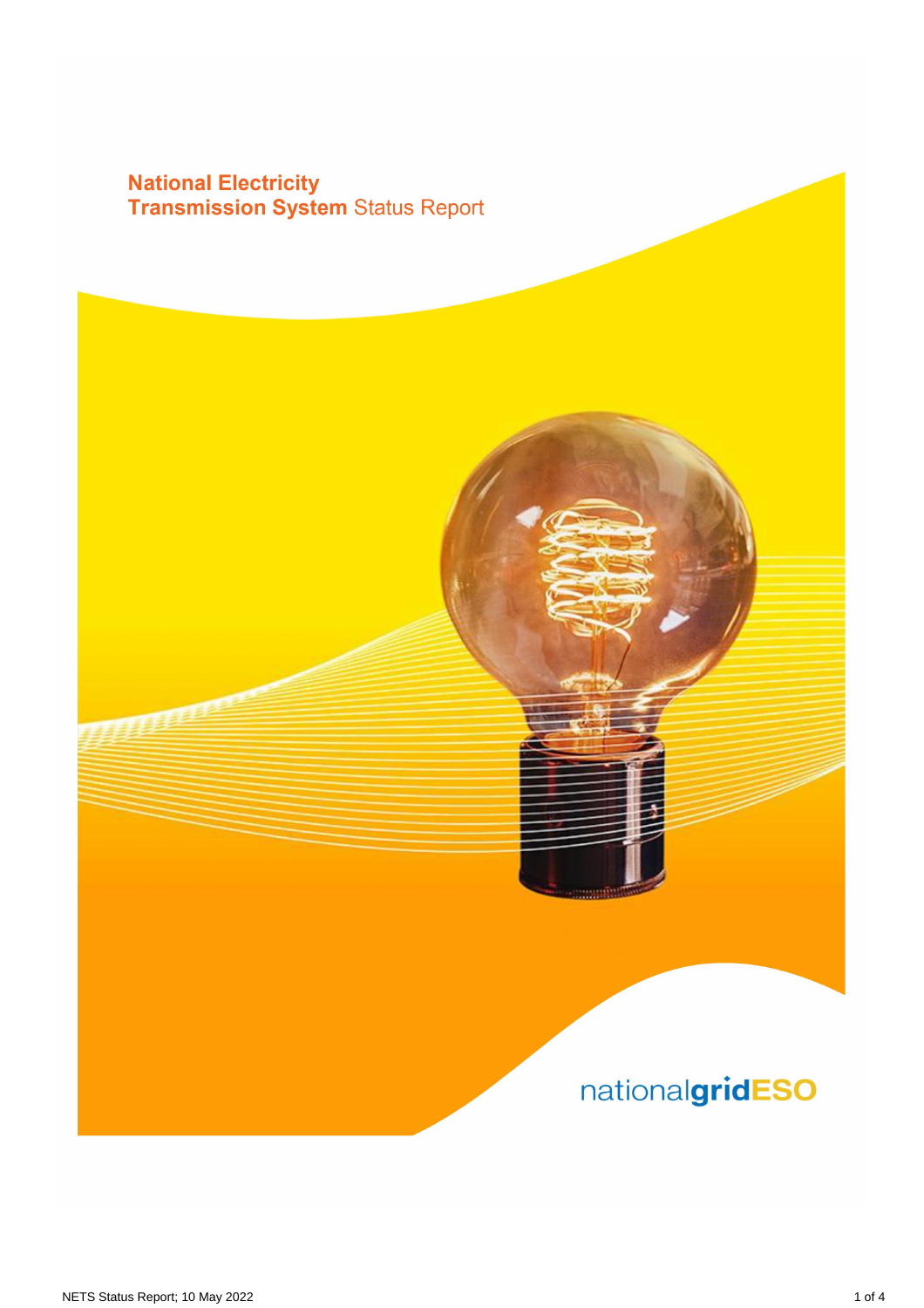#### **National Electricity Transmission System Status Report Tuesday 10 May 2022**

| Today's High Level Risk Status Forecast for the next 24h |  |                |  |
|----------------------------------------------------------|--|----------------|--|
| <b>General Status</b>                                    |  | Voltage        |  |
| Demand                                                   |  | System Inertia |  |
| <b>System Margins</b>                                    |  | Weather        |  |
| Generation                                               |  | Transmission   |  |
| <b>Active Constraints</b>                                |  |                |  |
| <b>System Warning</b>                                    |  |                |  |

| <b>Today's Minimum De-Rated Margin</b> | 14367.11 (SP 40) |         |
|----------------------------------------|------------------|---------|
| <b>Current BMU Largest Loss Risk</b>   | Generation       | 1500 MW |
|                                        | Demand           | 1150 MW |

### **Balancing Costs**

Last 24 hours' BM spend £350

Total: £6928k



| <b>Yesterday's Market Summary</b> |                  |
|-----------------------------------|------------------|
| <b>Cash Out Price (Max)</b>       | £147.00 (SP 1)   |
| <b>Cash Out Price (Min)</b>       | £0.00 (SP 31,32) |
| <b>Peak Demand Yesterday</b>      | 34. 966 MW       |
| <b>Minimum Demand</b>             | 18.008 MW        |

**Interconnector**

| <b>Net Transfer Capacity (MWs)</b> |        |               |                        |
|------------------------------------|--------|---------------|------------------------|
| Today                              | Import | <b>Export</b> | <b>Remarks</b>         |
| Netherlands (BritNed)              | 1016   | 1016          | <b>Fully Available</b> |
| <b>France (IFA2)</b>               | 1014   | 1014          | <b>Fully Available</b> |
| <b>Belgium (Nemo)</b>              | 1020   | 1020          | <b>Fully Available</b> |
| <b>Ireland (EWIC)</b>              | 500    | 1500          | <b>Fully Available</b> |
| Northern Ireland (MOYLE)           | l500   | 1500          | <b>Fully Available</b> |
| <b>NSL</b>                         | 706    | 706           | Partially Available    |
| <b>ElecLink</b>                    | 10     | 0             | Not yet commissioned   |
| <b>France IFA</b>                  | 1000   | 1000          | Partially Available    |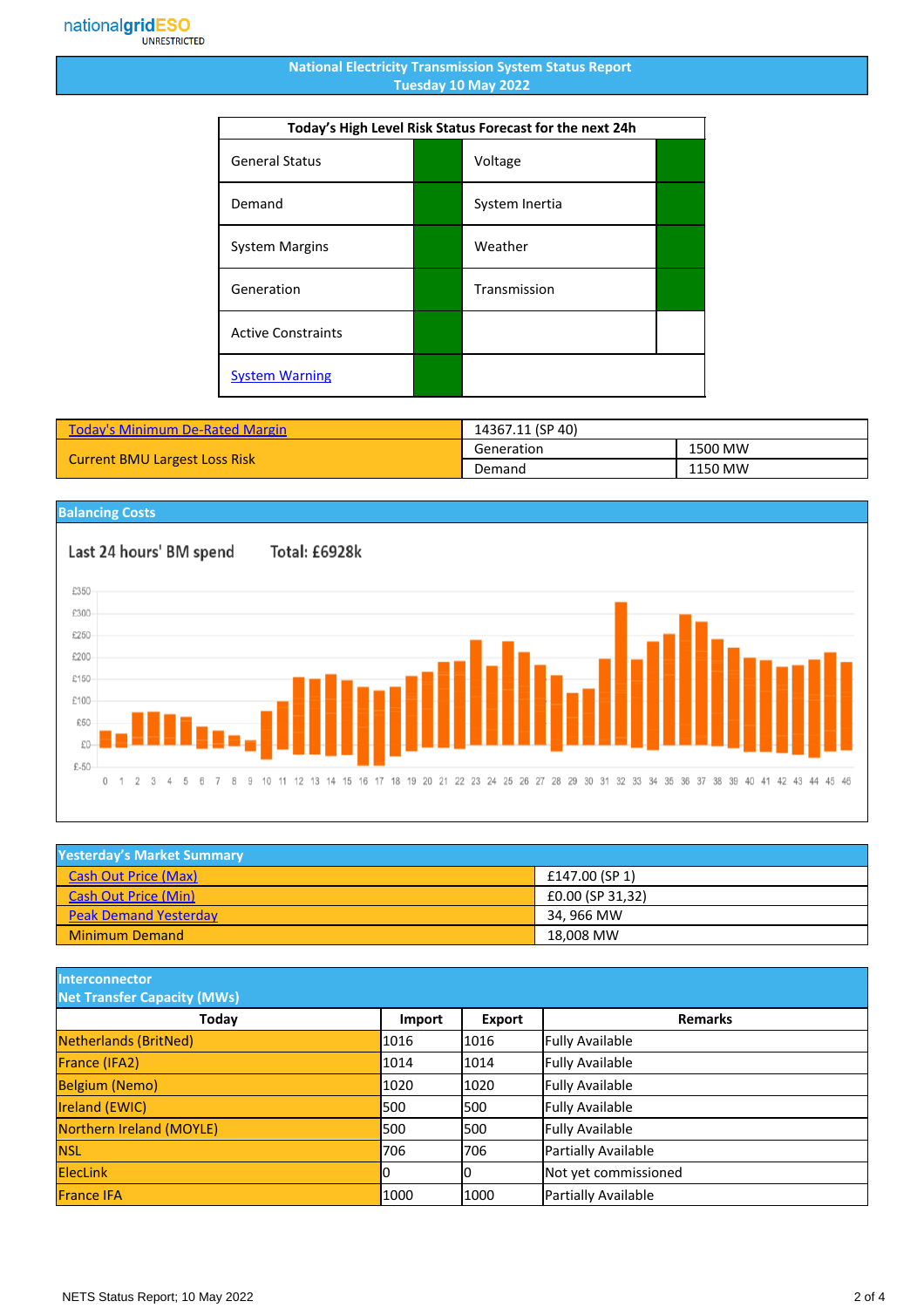#### nationalgridESO **UNRESTRICTED**



| <b>Weather</b>                                                                                                 | <b>Source</b>                                                                                                        | <b>Commentary</b>                                                                                                                                                                                                                                                                                                                                                                                                                                                                                                                |
|----------------------------------------------------------------------------------------------------------------|----------------------------------------------------------------------------------------------------------------------|----------------------------------------------------------------------------------------------------------------------------------------------------------------------------------------------------------------------------------------------------------------------------------------------------------------------------------------------------------------------------------------------------------------------------------------------------------------------------------------------------------------------------------|
| Latest forecast<br>(Summary)                                                                                   | <b>Met Office</b><br><b>SEPA</b><br><b>Natural</b><br><b>Resources</b><br><b>Wales</b>                               | Today:<br>Cloud and patchy rain gradually clearing southeast England, then most southern areas<br>reasonably warm with some sunshine, just isolated light showers. Further north sunny<br>intervals and showers, these possibly heavy with hail or thunder. Breezy here, and<br>feeling cool.<br>Tonight:<br>Cool breezy conditions with clear intervals and showers continuing across northern<br>areas. Further south, clear spells at first but clouding up, perhaps with patchy rain later,<br>mainly towards the southwest. |
| <b>General Weather</b><br><b>Concerns</b><br>e.g. wind, rain, snow,<br>flooding, GB Weather<br><b>Warnings</b> | <b>Met Office</b><br>Weather<br><b>Warnings</b><br><b>SEPA</b><br><b>Natural</b><br><b>Resources</b><br><b>Wales</b> | UK Weather Warnings<br>No weather warnings are in force for the UK.<br><b>Flood Warnings</b><br>No flood warnings are currently in force for England.<br>No flood warnings are currently in force for Scotland.<br>No flood warnings are currently in force for Wales.                                                                                                                                                                                                                                                           |

 *Contains public sector information licensed under the Open Government Licence v1.0*